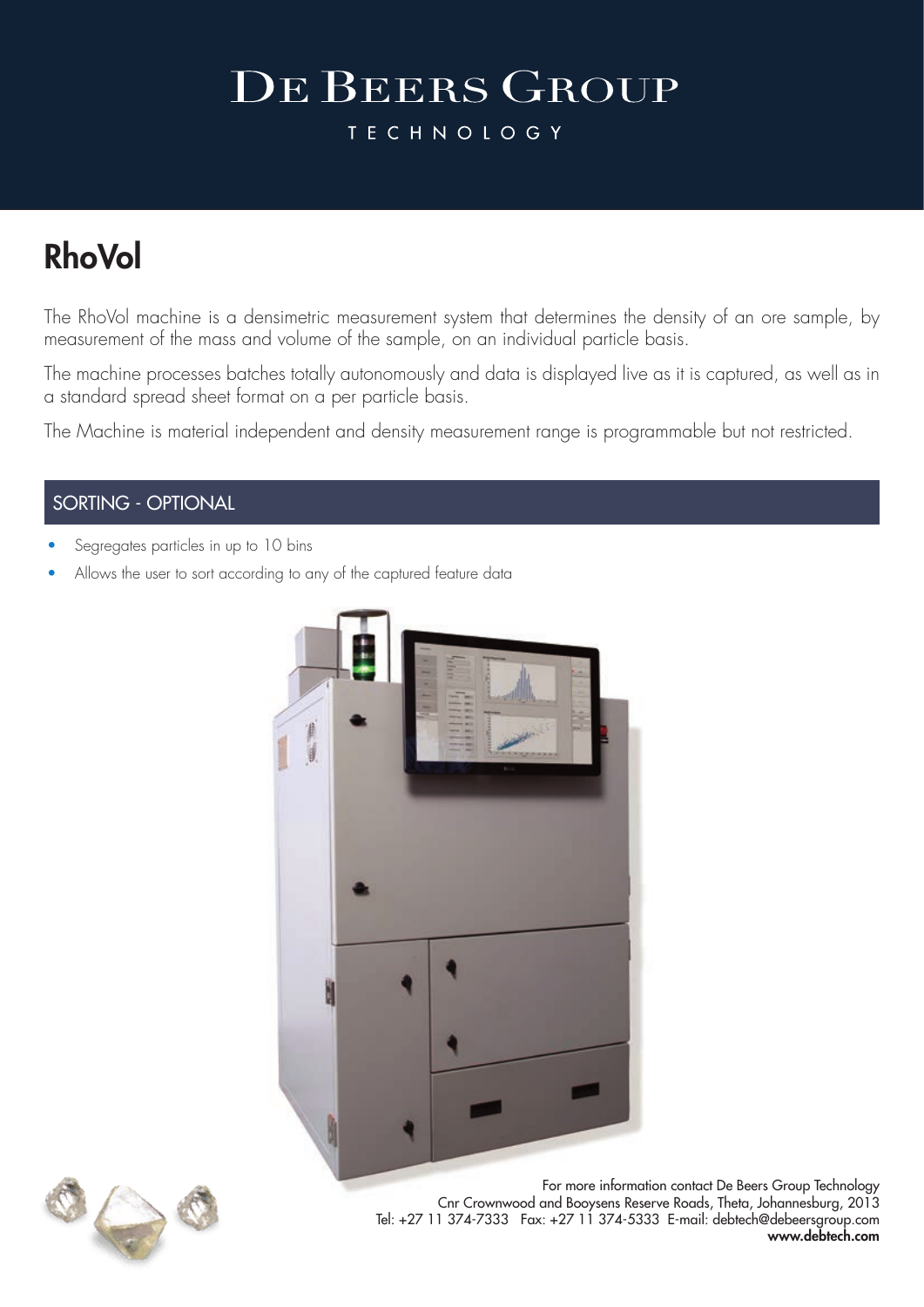**TECHNOLOGY** 

#### **FEATURES**

- No toxic heavy liquids
- High speed weight measurement
- Auto calibrate capability
- External vibration compensated
- Semi-portable
- Safe and easy to use
- Hands free process
- Small sample size requirement
- High measurement repeatability
- Useable data format
- Material type independent
- Particle shape independent
- Adjustable top or bottom cut-off in density range measurement
- Specialized reconstruction algorithm to determine shape information
- Multi-pass functionality
- Sorting capability: Fines unit (-8mm +3mm) and Coarse unit (-25mm +8mm)

#### **SPECIFICATIONS**

- 1000 particles/hour average processing time
- Sample batch capacity 2 litres or less ( -8mm +3mm), 8 litres or less (-25mm +8mm), dry, dust free
- Single particle feed regime
- 6 mg minimum particle mass
- 200 µg mass repeatability
- 150 g maximum particle mass (Fines)
- 250 g maximum particle mass (Coarse)

#### DATA AVAILABLE PER PARTICLE

- Weight
- Volume
- **Density**
- Sieve size (square and round)
- **Flatness**
- **Elongation**
- **Compactness**
- Roller gap size

| <b>AVAILABLE UNITS</b> |                     |
|------------------------|---------------------|
| Size range             | <b>Availability</b> |
| $-3mm + 1mm$           | Mid 2020            |
| $-8$ mm $+3$ mm        | Currently available |
| $-25$ mm + 8mm         | Currently available |
|                        |                     |









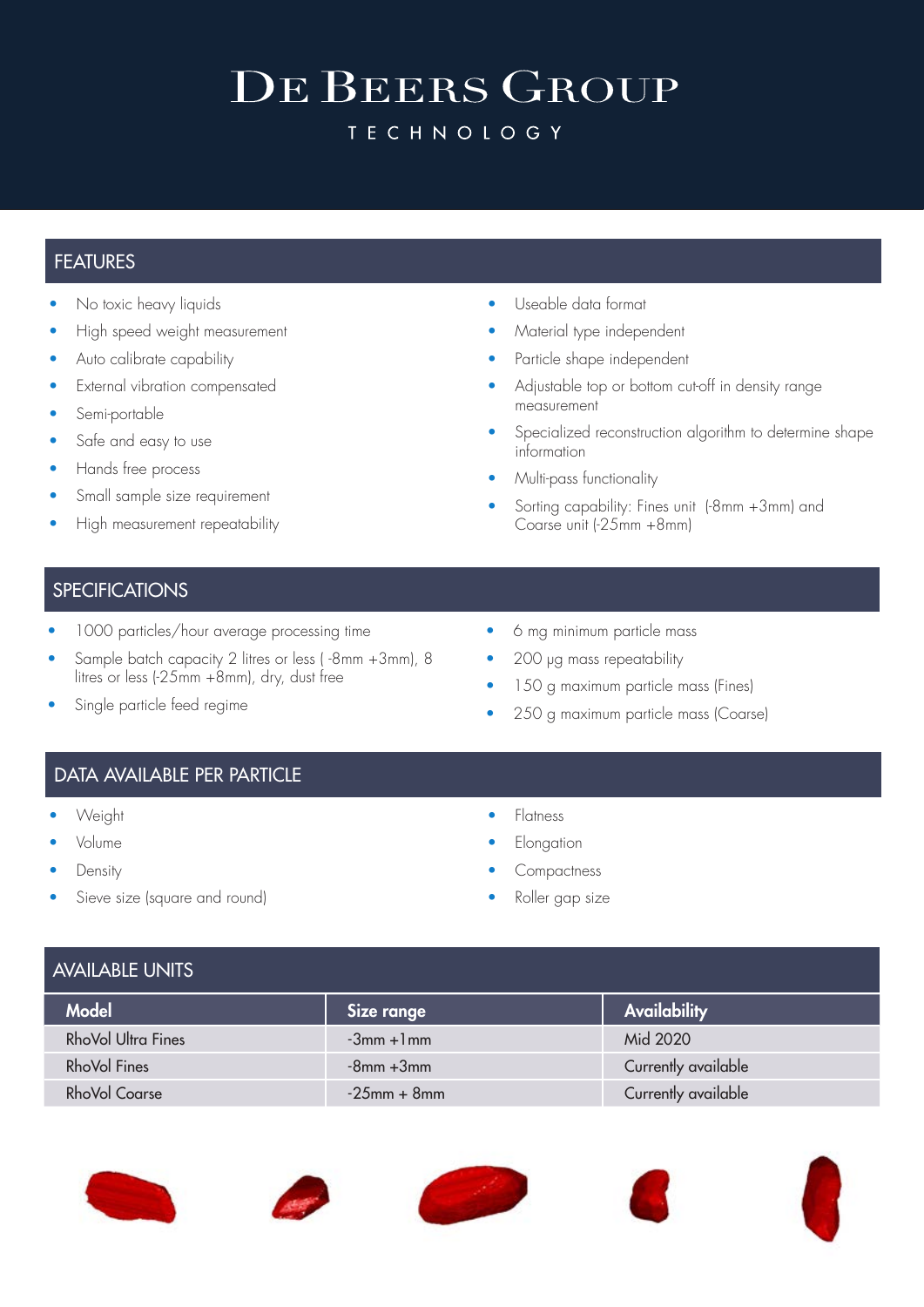**TECHNOLOGY** 

#### DEFINING THE SHAPE FACTORS







*Minimum enclosed Square sieve Round sieve Calliper sphere*





- a, b, c: Calliper diameters along each of the particle's principal directions, resulting in 3 orthogonal measurements where 'a' is the longest calliper, 'b' the intermediate and 'c' the shortest. Measured in millimetres.
- Flatness: A value larger than 1 related to the flatness of the particle and defined by the ratio of b:c. A sphere has flatness equal to 1.
- Elongation: A value larger than 1 related to the elongation of the particle and defined by the ratio a:b. A cube and a sphere have elongation equal to 1.
- Compactness: A value smaller than 1 related to the compactness of the particle and defined by  $\left(\frac{bc}{a^2}\right)^{1/3}$ . A cube's and a sphere's compactness measures 1.  $a^2$  $\frac{1}{3}$
- Volume: The volume of the 3D model of the particle. Measured in cubic millimetres.
- Smallest sieve size: This measurement emulates the physical process of sieving using a square or round aperture sieve. Measured as the edge size of the smallest square or round hole through which the particle will pass straight through in millimeters.
- Smallest gap size: This measurement emulates gap sizing. Measured as the smallest gap that the particle will pass straight through in millimeters.